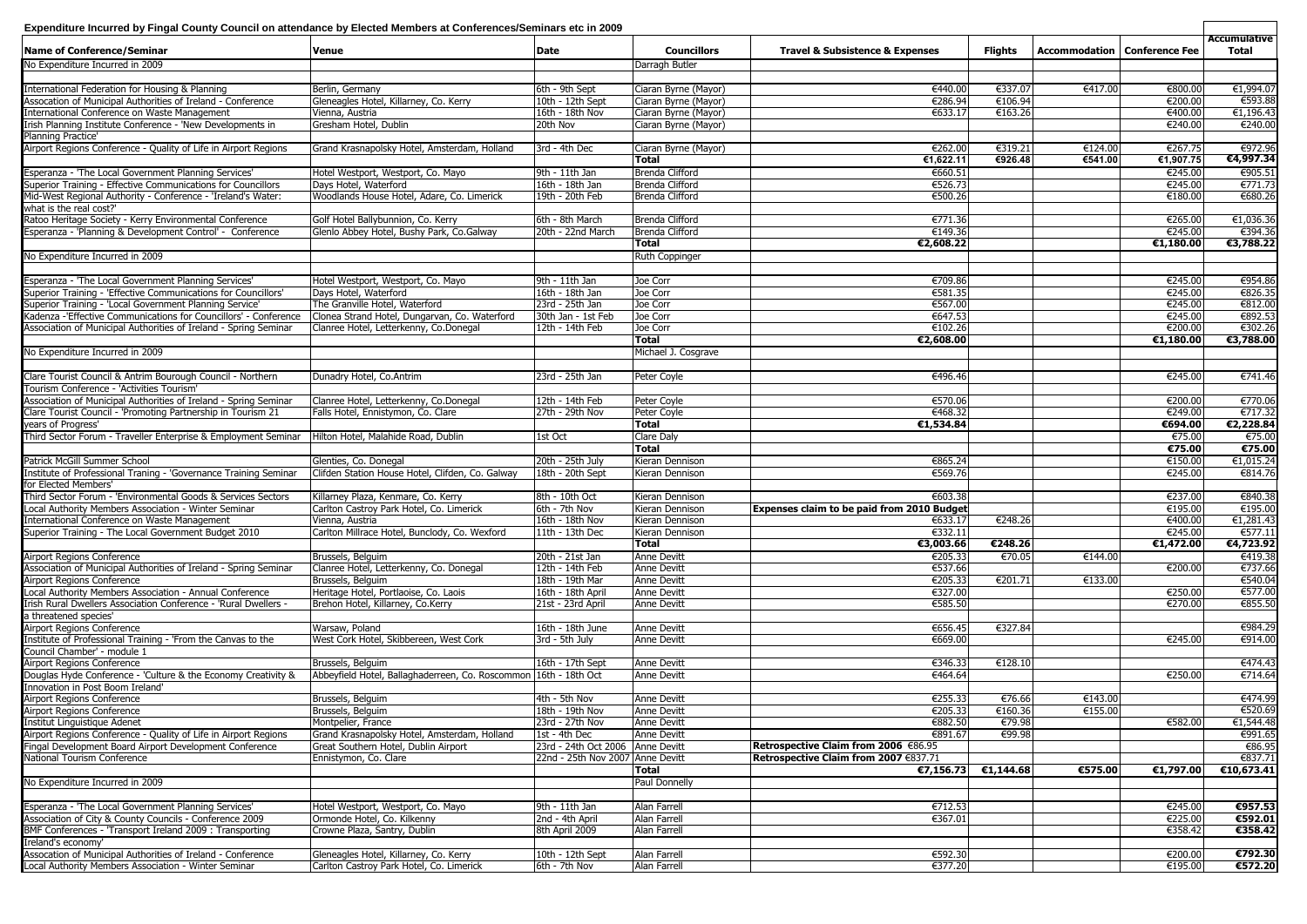| International Conference on Waste Management                                                                    | Vienna, Austria                                  | 16th - 18th Nov                  | Alan Farrell         | €633.17                               | €134.55 | €400.00   | €1,167.72 |
|-----------------------------------------------------------------------------------------------------------------|--------------------------------------------------|----------------------------------|----------------------|---------------------------------------|---------|-----------|-----------|
| Airport Regions Conference - Quality of Life in Airport Regions                                                 | Grand Krasnapolsky Hotel, Amsterdam, Holland     | 3rd - 4th Dec                    | <b>Alan Farrell</b>  | €733.33                               | €121.29 | €267.75   | €1,122.37 |
|                                                                                                                 |                                                  |                                  | <b>Total</b>         | €3,415.54                             | €255.84 | €1,891.17 | €5,562.55 |
|                                                                                                                 |                                                  |                                  |                      |                                       |         |           |           |
| No Expenditure Incurred in 2009                                                                                 |                                                  |                                  | <b>Ken Farrell</b>   |                                       |         |           |           |
|                                                                                                                 |                                                  |                                  |                      |                                       |         |           |           |
| Instiute of Professional Traning - 'Governance Training Seminar                                                 | Clifden Station House Hotel, Clifden, Co. Galway | 18th - 20th Sept                 | Peggy Hamill         |                                       |         | €245.00   | €245.00   |
| for Elected Members'                                                                                            |                                                  |                                  | <b>Total</b>         |                                       |         | €245.00   | €245.00   |
| No Expenditure Incurred in 2009                                                                                 |                                                  |                                  | David Healy          |                                       |         |           |           |
|                                                                                                                 |                                                  |                                  |                      |                                       |         |           |           |
| No Expenditure Incurred in 2009                                                                                 |                                                  |                                  | Joe Higgins          |                                       |         |           |           |
|                                                                                                                 |                                                  |                                  |                      |                                       |         |           |           |
|                                                                                                                 |                                                  |                                  |                      |                                       |         |           |           |
| Esperanza - 'The Local Government Planning Services'                                                            | Hotel Westport, Westport, Co. Mayo               | 9th - 11th Jan                   | Tom Kelleher         | €707.33                               |         | €245.00   | €952.33   |
| Superior Training - 'Local Government & Renewable Energy'                                                       | Sligo Park Hotel, Co.Sligo                       | 15th - 17th Feb                  | <b>Tom Kelleher</b>  | €660.50                               |         | €245.00   | €905.50   |
| Clonakilty Tourism Conference - 'Local Sustainable Tourism                                                      | Celtic Ross Hotel, Roscarberry, Co. Cork         | 6th - 8th March                  | <b>Tom Kelleher</b>  | €843.62                               |         | €245.00   | €1,088.62 |
| Management in a Global Economic Slowdown'                                                                       |                                                  |                                  |                      |                                       |         |           |           |
| Institute of Professional Training - 'From the Canvas to the                                                    | West Cork Hotel, Skibbereen, Co. Cork            | 3rd - 5th July                   | Tom Kelleher         | €669.00                               |         | €245.00   | €914.00   |
| Council Chamber' - module 1                                                                                     |                                                  |                                  |                      |                                       |         |           |           |
|                                                                                                                 |                                                  |                                  |                      |                                       |         |           |           |
| Superior Training - 'Effective Government Policy Making'                                                        | West Cork Hotel, Skibbereen, Co. Cork            | 10th - 12th July                 | Tom Kelleher         | €669.00                               |         | €245.00   | €914.00   |
| <b>Patrick McGill Summer School</b>                                                                             | Glenties, Co. Donegal                            | 19th - 23rd July                 | Tom Kelleher         | €792.80                               |         | €150.00   | €942.80   |
| Les Rencontres de Linz                                                                                          | Linz, Austria                                    | 22nd - 25th Oct                  | <b>Tom Kelleher</b>  | €755.90                               | €213.26 | €200.00   | €1,169.16 |
| Clare Tourist Council - 'Promoting Partnership in Tourism 21                                                    | Falls Hotel, Ennistymon, Co. Clare               | 26th - 28th Nov                  | <b>Tom Kelleher</b>  | €549.19                               |         | €249.00   | €798.19   |
| years of Progress'                                                                                              |                                                  |                                  | <b>Total</b>         | €5,647.34                             | €213.26 | €1,824.00 | €7,684.60 |
| No Expenditure Incurred in 2009                                                                                 |                                                  |                                  | <b>Robbie Kelly</b>  |                                       |         |           |           |
|                                                                                                                 |                                                  |                                  |                      |                                       |         |           |           |
|                                                                                                                 |                                                  |                                  |                      |                                       |         |           |           |
| Instiute of Professional Traning - 'Governance Training Seminar                                                 | Clifden Station House Hotel, Clifden, Co. Galway | 18th - 20th Sept                 | <b>Eithne Loftus</b> | €589.66                               |         | €245.00   | €834.66   |
| for Elected Members'                                                                                            |                                                  |                                  |                      |                                       |         |           |           |
| Third Sector Forum - 'Environmental Goods & Services Sector'                                                    | Killarney Plaza, Kenmare, Co. Kerry              | 8th - 10th Oct                   | Eithne Loftus        | €603.38                               |         | €237.00   | €840.38   |
| Local Authority Members Association - Winter Seminar                                                            | Carlton Castroy Park Hotel, Co. Limerick         | 6th - 7th Nov                    | Eithne Loftus        | €353.70                               |         | €195.00   | €548.70   |
| Superior Training - 'The Local Government Budget 2010'                                                          | Carlton Millrace Hotel, Bunclody, Co. Wexford    | 11th - 13th Dec                  | Eithne Loftus        | €365.72                               |         | €245.00   | €610.72   |
|                                                                                                                 |                                                  |                                  | <b>Total</b>         | €1,912.46                             |         | €922.00   | €2,834.46 |
|                                                                                                                 |                                                  |                                  |                      |                                       |         |           |           |
| Esperanza - 'The Local Government Planning Services'                                                            | Hotel Westport, Westport, Co. Mayo               | 9th - 11th Jan                   | <b>Gerry McGuire</b> | €716.42                               |         | €245.00   | €961.42   |
| Superior Training - 'Local Government Planning Service'                                                         | The Granville Hotel, Waterford                   | 23rd - 25th Jan                  | <b>Gerry McGuire</b> | €556.61                               |         | €245.00   | €801.61   |
| Kadenza - 'Effective Communications for Councillors' - Conference Clonea Strand Hotel, Dungarvan, Co. Waterford |                                                  | 30th Jan - 1st Feb               | <b>Gerry McGuire</b> | €685.19                               |         | €245.00   | €930.19   |
| Association of Municipal Authorities of Ireland - Spring Seminar                                                | Clanree Hotel, Letterkenny, Co. Donegal          | 12th - 14th Feb                  | <b>Gerry McGuire</b> | €630.64                               |         | €200.00   | €830.64   |
| Superior Training - 'Effective Government Policy Making'                                                        | West Cork Hotel, Skibbereen, Co. Cork            | 10th - 12th July                 | <b>Gerry McGuire</b> | €674.88                               |         | €245.00   | €919.88   |
| Assocation of Municipal Authorities of Ireland - Conference                                                     | Gleneagles Hotel, Killarney, Co. Kerry           | 10th - 12th Sept                 | <b>Gerry McGuire</b> | €628.84                               |         | €200.00   | €828.84   |
| Institute of Professional Training - 'Council Budgets 2010'                                                     | Silver Tassie Hotel, Letterkenny, Co. Donegal    | 20th - 22nd Nov                  | <b>Gerry McGuire</b> | €494.34                               |         | €245.00   | €739.34   |
|                                                                                                                 |                                                  |                                  |                      |                                       |         |           |           |
| Clare Tourist Council - 'Promoting Partnership in Tourism 21                                                    | Falls Hotel, Ennistymon, Co. Clare               | 26th - 28th Nov                  | <b>Gerry McGuire</b> | €556.05                               |         | €249.00   | €805.05   |
| years of Progress'                                                                                              |                                                  |                                  |                      |                                       |         |           |           |
| Superior Training - 'The Local Government Budget 2010'                                                          | Carlton Millrace Hotel, Bunclody, Co. Wexford    | 11th - 13th Dec                  | <b>Gerry McGuire</b> | €358.55                               |         | €245.00   | €603.55   |
|                                                                                                                 |                                                  |                                  | <b>Total</b>         | €5,301.52                             |         | €2,119.00 | €7,420.52 |
| Superior Training - 'Effective Communications for Councillors'                                                  | Days Hotel, Waterford                            | 16th - 18th Jan                  | May McKeon           | €591.74                               |         | €245.00   | €836.74   |
| Esperanza - Building Energy Regulations Seminar                                                                 | Glenlo Abbey Hotel, Bushy Park, Co. Galway       | 13th - 15th March                | May McKeon           | €506.10                               |         | €245.00   | €751.10   |
| Assocation of Municipal Authorities of Ireland - Conference                                                     | Gleneagles Hotel, Killarney, Co. Kerry           |                                  | May McKeon           | €644.52                               |         | €200.00   | €844.52   |
|                                                                                                                 |                                                  | 10th - 12th Sept                 |                      |                                       |         |           |           |
| Esperanza - 'The Planning & Development (Amendment) Bill 2009' The Kings Valley Hotel, Galway City              |                                                  | 18th - 20th Sept                 | May McKeon           | €597.19                               |         | €245.00   | €842.19   |
| Douglas Hyde Conference - 'Culture & the Economy'                                                               | Abbeyfield Hotel, Ballaghaderreen, Co. Roscommon | 16th - 18th Oct                  | May McKeon           | €466.29                               |         | €250.00   | €716.29   |
| Superior Training - 'Public Policy Making & the Councillor'                                                     | Carlton Atlantic Hotel, Westport, Co. Mayo       | 30th Oct - 1st Nov               | May McKeon           | €577.91                               |         | €245.00   | €822.91   |
| Airport Regions Conference - Quality of Life in Airport Regions                                                 | Grand Krasnapolsky Hotel, Amsterdam, Holland     | 3rd - 4th Dec                    | May McKeon           | €733.33                               | €124.29 | €267.75   | €1,125.37 |
|                                                                                                                 |                                                  |                                  | <b>Total</b>         | €4,117.08                             | €124.29 | €1,697.75 | €5,939.12 |
| No Expenditure Incurred in 2009                                                                                 |                                                  |                                  | David McGuinness     |                                       |         |           |           |
|                                                                                                                 |                                                  |                                  |                      |                                       |         |           |           |
|                                                                                                                 |                                                  |                                  |                      |                                       |         |           |           |
| Association of City & County Councils - Conference 2009                                                         | Ormonde Hotel, Co. Kilkenny                      | 2nd - 4th April                  | Joan Maher           | €333.81                               |         | €225.00   | €558.81   |
| John Hewitt International Summer School                                                                         | Marketplace Theatre, Co. Armagh                  | 27th - 30th July                 | Joan Maher           | €454.69                               |         | €200.00   | €654.69   |
| Instiute of Professional Traning - 'Governance Training Seminar                                                 | Clifden Station House Hotel, Clifden, Co. Galway | 18th - 20th Sept                 | Joan Maher           | €531.30                               |         | €245.00   | €776.30   |
| for Elected Members'                                                                                            |                                                  |                                  |                      |                                       |         |           |           |
| Les Rencontres de Linz                                                                                          | Linz, Austria                                    | 22nd - 25th Oct                  | Joan Maher           | €755.90                               | €217.26 | €200.00   | €1,173.16 |
| Airport Regions Conference - Quality of Life in Airport Regions                                                 | Grand Krasnapolsky Hotel, Amsterdam, Holland     | 3rd - 4th Dec                    | Joan Maher           | €131.79                               |         |           | €131.79   |
|                                                                                                                 |                                                  |                                  |                      |                                       |         |           |           |
| Superior Training - The Local Government Budget 2010'                                                           | Carlton Millrace Hotel, Bunclody, Co. Wexford    | $11th - 13th$ Dec                | Joan Maher           | €224.40                               |         | €245.00   | €469.40   |
| Association of County & City Councils - Annual Conference                                                       | Park Hotel, Dungarvan, Co. Waterford             | 8th - 10th March 2007 Joan Maher |                      | Retrospective Claim from 2007 €563.68 |         |           | €563.68   |
| Southern Eastern Regional Assembley                                                                             | Killashee House, Co. Kildare                     | 20th April 2007                  | Joan Maher           | Retrospective Claim from 2007 €100.70 |         |           | €100.70   |
| <b>Skerries Patrician Group</b>                                                                                 | Skerries Community College, Skerries, Co. Dublin | 21st April 2007                  | Joan Maher           | Retrospective Claim from 2007 €75.05  |         |           | €75.05    |
| National Tourism Conference                                                                                     | Ennistymon, Co. Clare                            | 22nd - 25th Nov 2007 Joan Maher  |                      | Retrospective Claim from 2007 €738.46 |         |           | €738.46   |
| Kadenza - 'Local Government Budget'                                                                             | Carlton Millrace Hotel, Bunclody, Co. Wexford    | 1st Dec 2007                     | Joan Maher           | Retrospective Claim from 2007 €284.73 |         |           | €284.73   |
|                                                                                                                 |                                                  |                                  | <b>Total</b>         | €4,194.51                             | €217.26 | €1,115.00 | €5,526.77 |
|                                                                                                                 |                                                  |                                  |                      |                                       |         |           |           |
| Willie Clancy Summer School                                                                                     | Miltown, Malbay, Co. Clare                       | 3rd - 8th July                   | <b>Mags Murray</b>   | €880.91                               |         | €140.00   | €1,020.91 |
| Superior Training - 'Effective Government Policy Making'                                                        | West Cork Hotel, Skibbereen, Co. Cork            | 10th - 12th July                 | <b>Mags Murray</b>   | €654.31                               |         | €245.00   | €899.31   |
| Superior Training Conference - 'Public Policy Making & the                                                      | Carlton Atlantic Hotel, Westport, Co. Mayo       | 30th Oct - 1st Nov               | <b>Mags Murray</b>   | €512.95                               |         | €245.00   | €757.95   |
| Councilllor'                                                                                                    |                                                  |                                  |                      |                                       |         |           |           |
| Local Authority Members Association - Winter Seminar                                                            | Carlton Castroy Park Hotel, Co. Limerick         | 6th - 7th Nov                    | <b>Mags Murray</b>   | €359.57                               |         | €195.00   | €554.57   |
| Esperanza - 'Local Government Ethics in Public Life - Your                                                      | Sligo Park Hotel, Co. Sligo                      | 13th - 15th Nov                  | <b>Mags Murray</b>   | €459.08                               |         | €225.00   | €684.08   |
| Responsibility'                                                                                                 |                                                  |                                  |                      |                                       |         |           |           |
|                                                                                                                 |                                                  |                                  |                      |                                       |         |           |           |